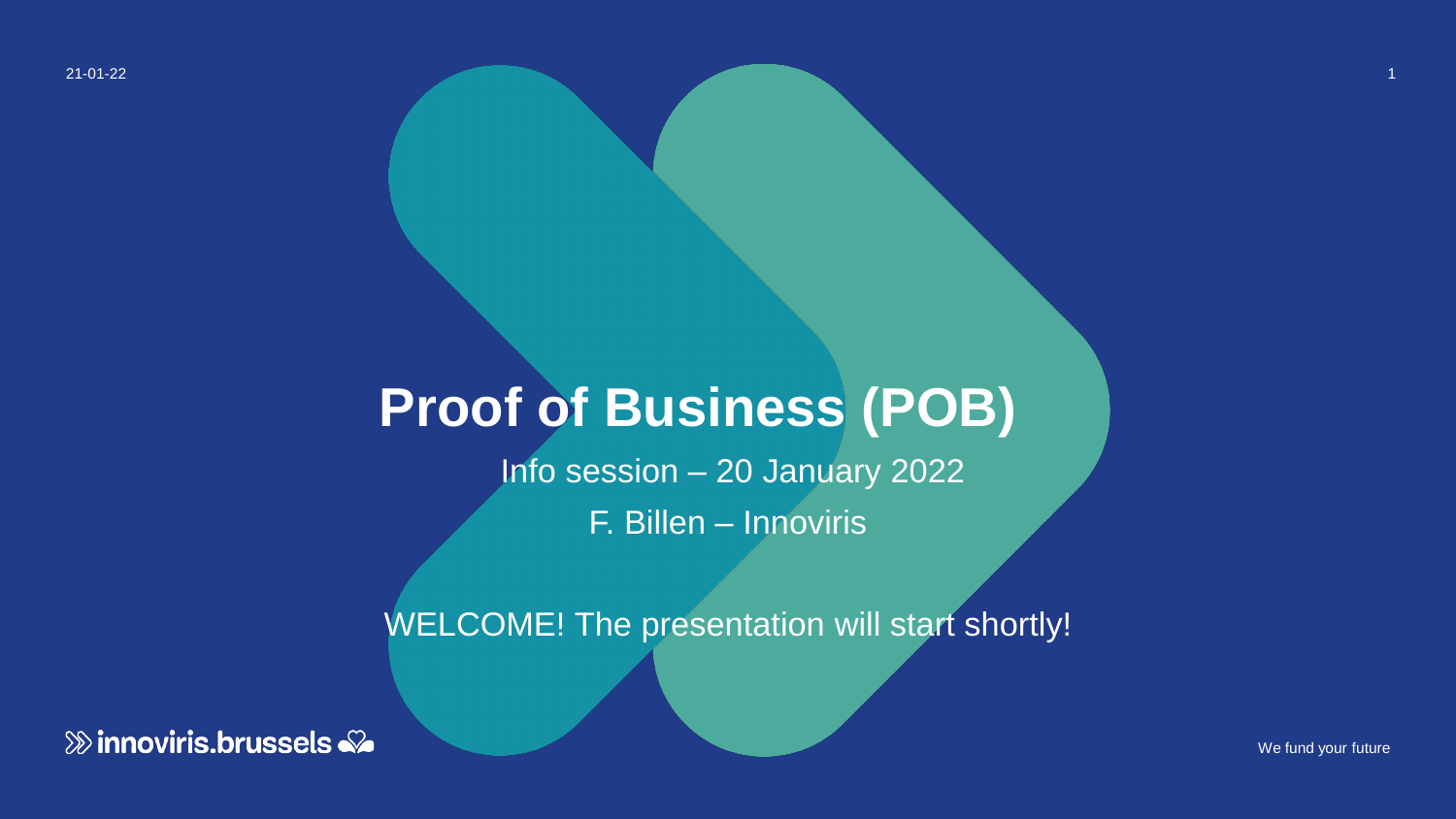### **POB**

Programme launched in  $2018 - 5$ <sup>th</sup> edition  $\delta$ 

- certain companies struggle to reconcile technological choices/challenges and the real  $\delta$ needs/expectations in the market. Too much time, money and energy is often spent on strategies that prove to be ineffective
- start-up entrepreneurs indicate that they need support from experienced entrepreneurs or  $\delta$ entrepreneurs with a similar background to gain experience and maturity

→ **support to Brussels-based technology companies that want to bring their first innovative product or service on the market.**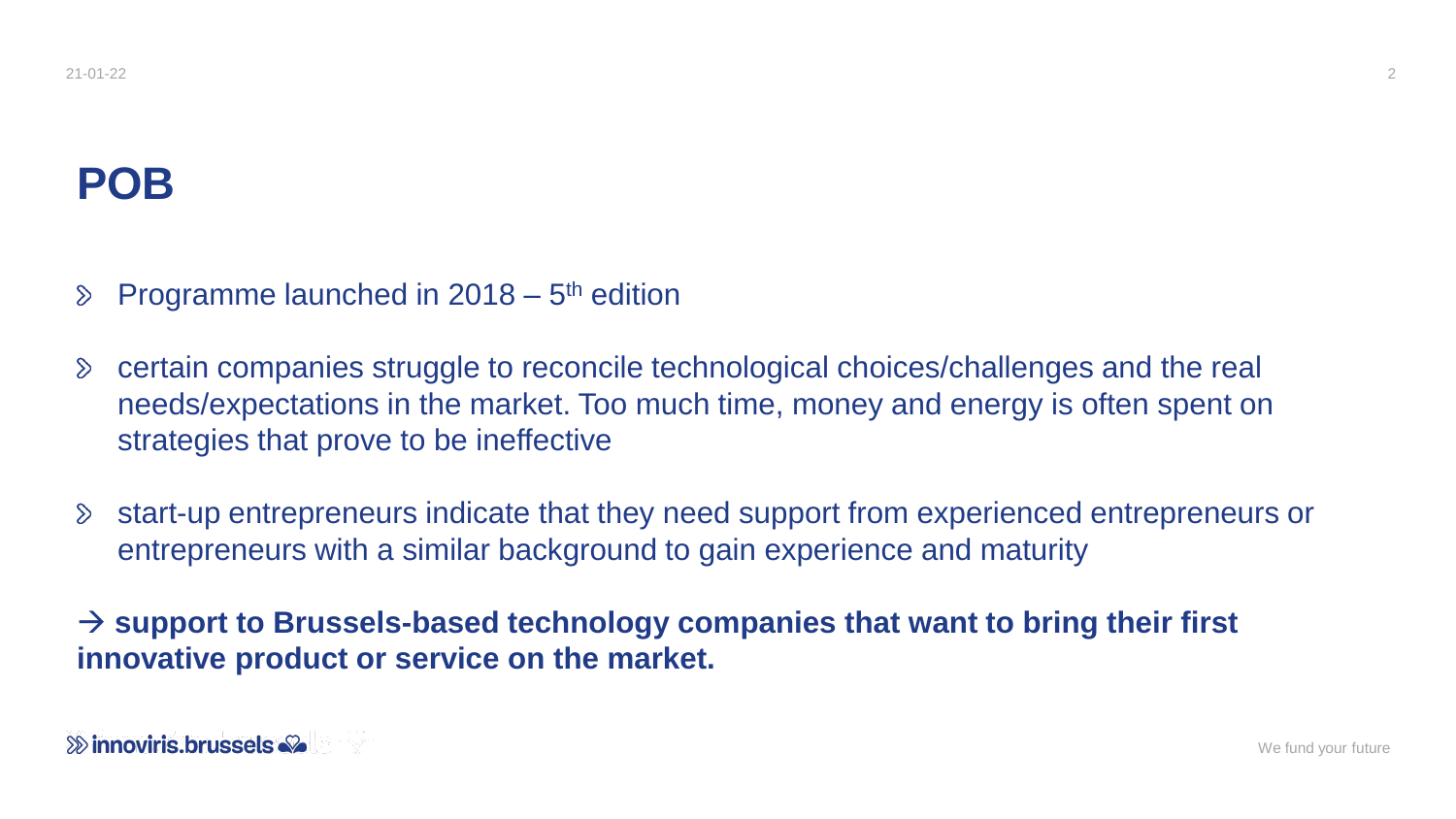### **Aim of the POB programme**

- **Demonstrate the business and strategic relevance** of the development of an initial  $\sum$ innovative product/service (no existing product/service portfolio; pivot from a serviceoriented business model to a product-oriented one - or vice versa - excluded).
- **Prove/disprove the previously established hypotheses by testing** the relevance of a  $\sum$ value proposition and the credibility of the technological choices to be made for the development of the technologically innovative product/service in question. Thus, the general philosophy is testing and experimenting and not just defining.
- → **Thus, the general philosophy is testing and experimenting and not just defining.**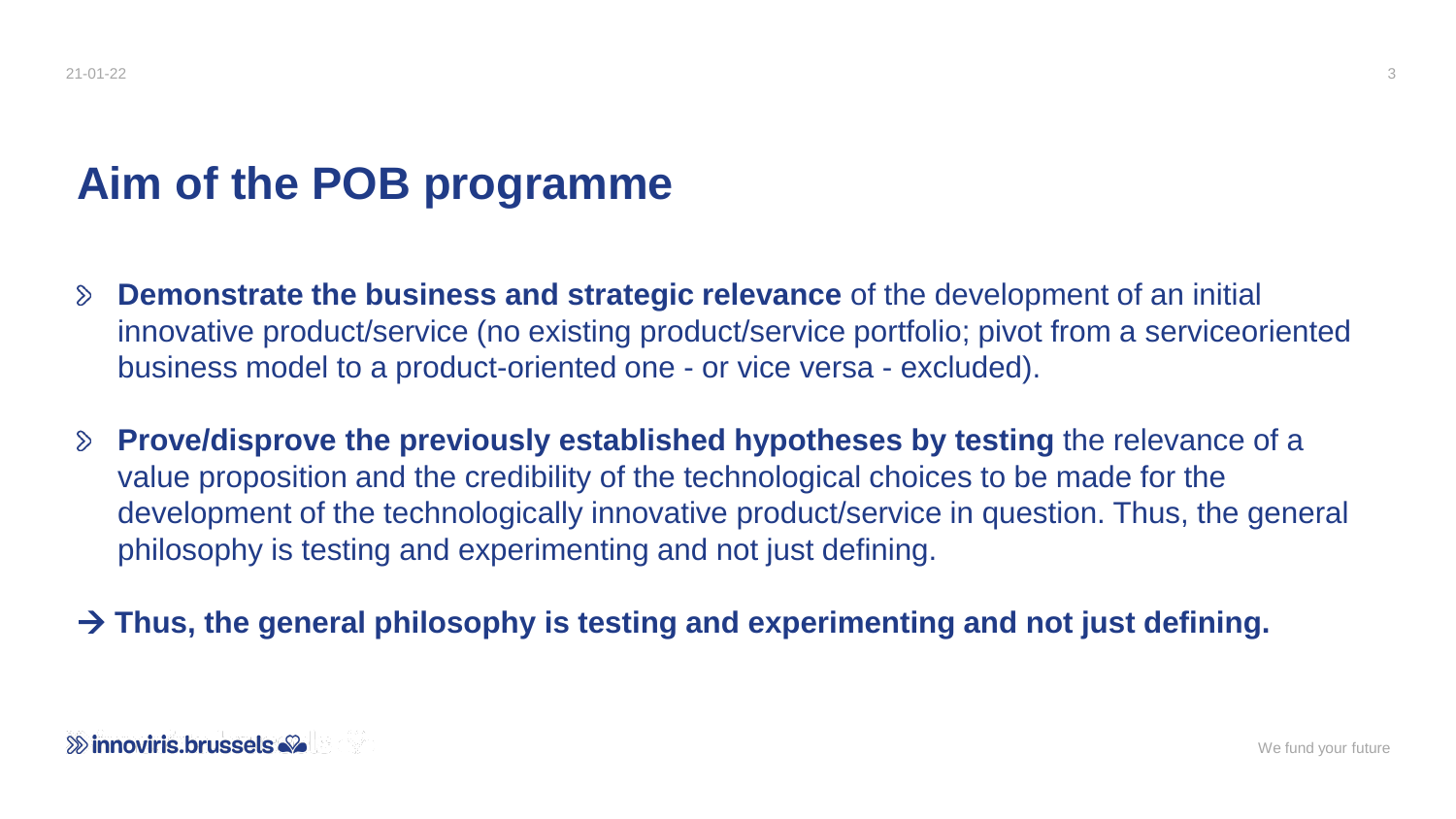### **Target Audience**

Businesses of any size, regardless the sector, operating in the BCR (real activity in Brussels) and involved in the economic transition of the region

### **Amount and rate of financing**

Contribution of up to 70% (according to the size of the business)

Maximum financing 70,000 euro

We fund your future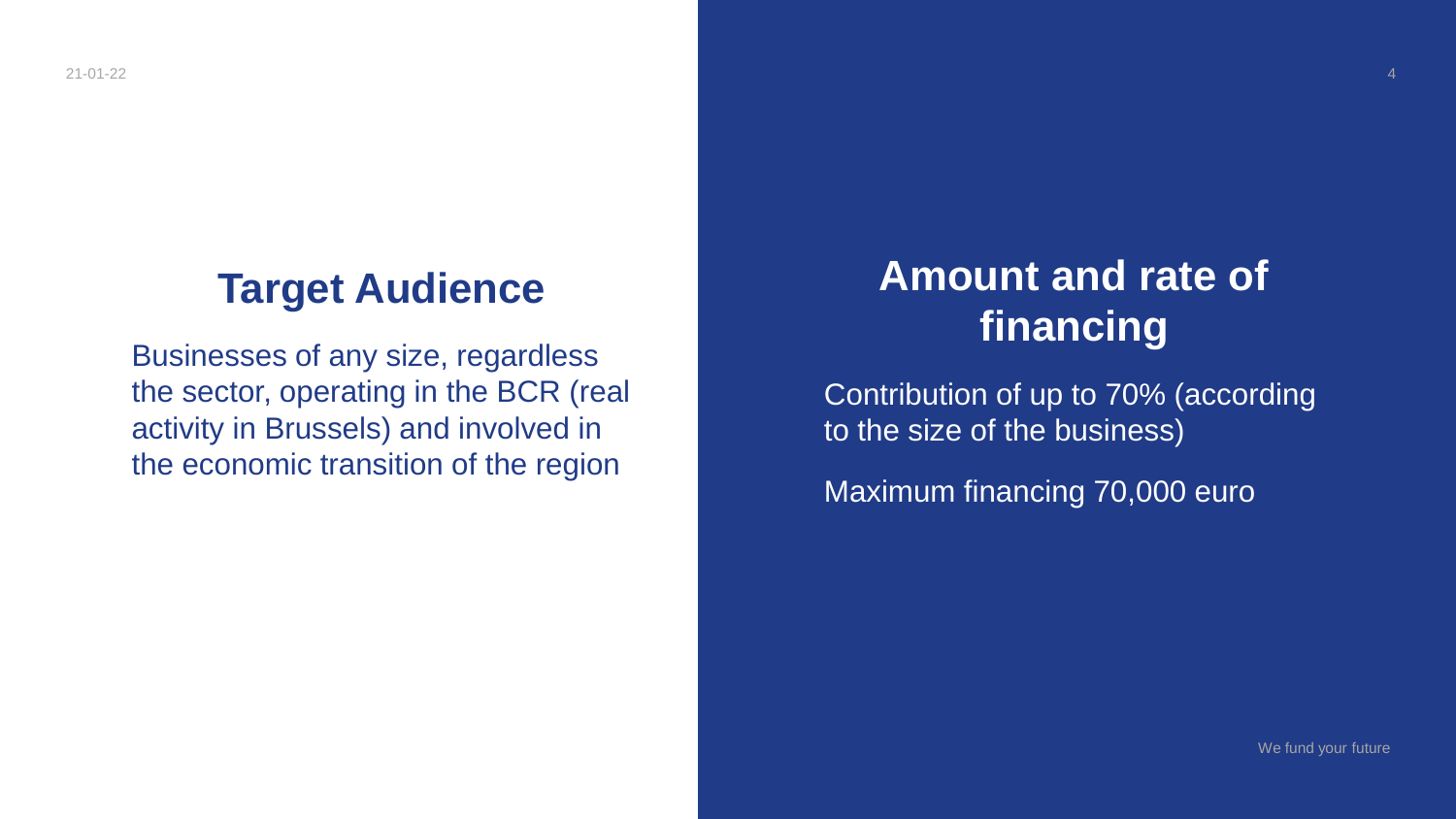### **Access conditions**

#### **MatMax by WSL**  $\delta$

- WSL: Walloon technology incubator founded in 2000 designed to launch space industry  $\delta$ spinoffs from universities across Wallonia and French-speaking Brussels
- MatMax: metrics (maturity matrix) designed as a work tool for the startup entrepreneur or  $\delta$ innovation project manager.
- [https://www.wsl.be/matmax/home\\_d.php?lang=en](https://www.wsl.be/matmax/home_d.php?lang=en)  $\mathcal{D}$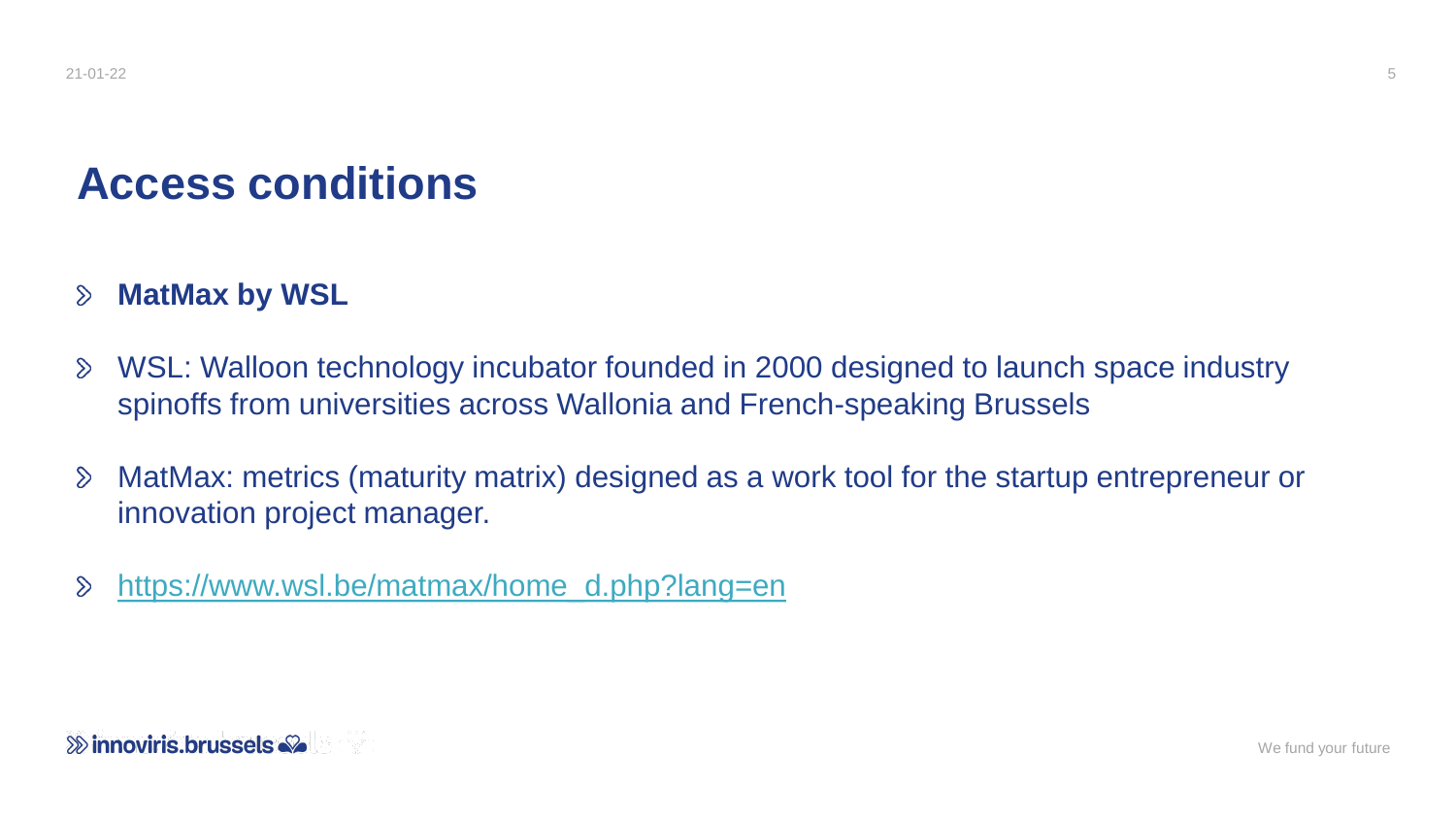

MatMaX is a Maturity Matrix: a metrics designed as a work tool for the startup entrepreneur or innovation project manager.

MatMaX helps quantify the maturity level of a product innovation project in two dimensions:

- The Technical Readiness Level (TRL)
- The Commercial Readiness Level (CRL)

Position your project or startup onto the matrix grid, using the levels definitions. Identify:

- your current objective maturity status
- the next levels to be reached
- the actions to be taken to reach them

MatMaX is a powerful dynamic tool enabling you, depending on the position in the matrix, to identify and activate expertise and coaching in:

- R&D and product management
- Marketing & Industrial design
- Sales & Business development
- Organisation & Governance
- Financing
- Intellectual property & Legal
- Human resources...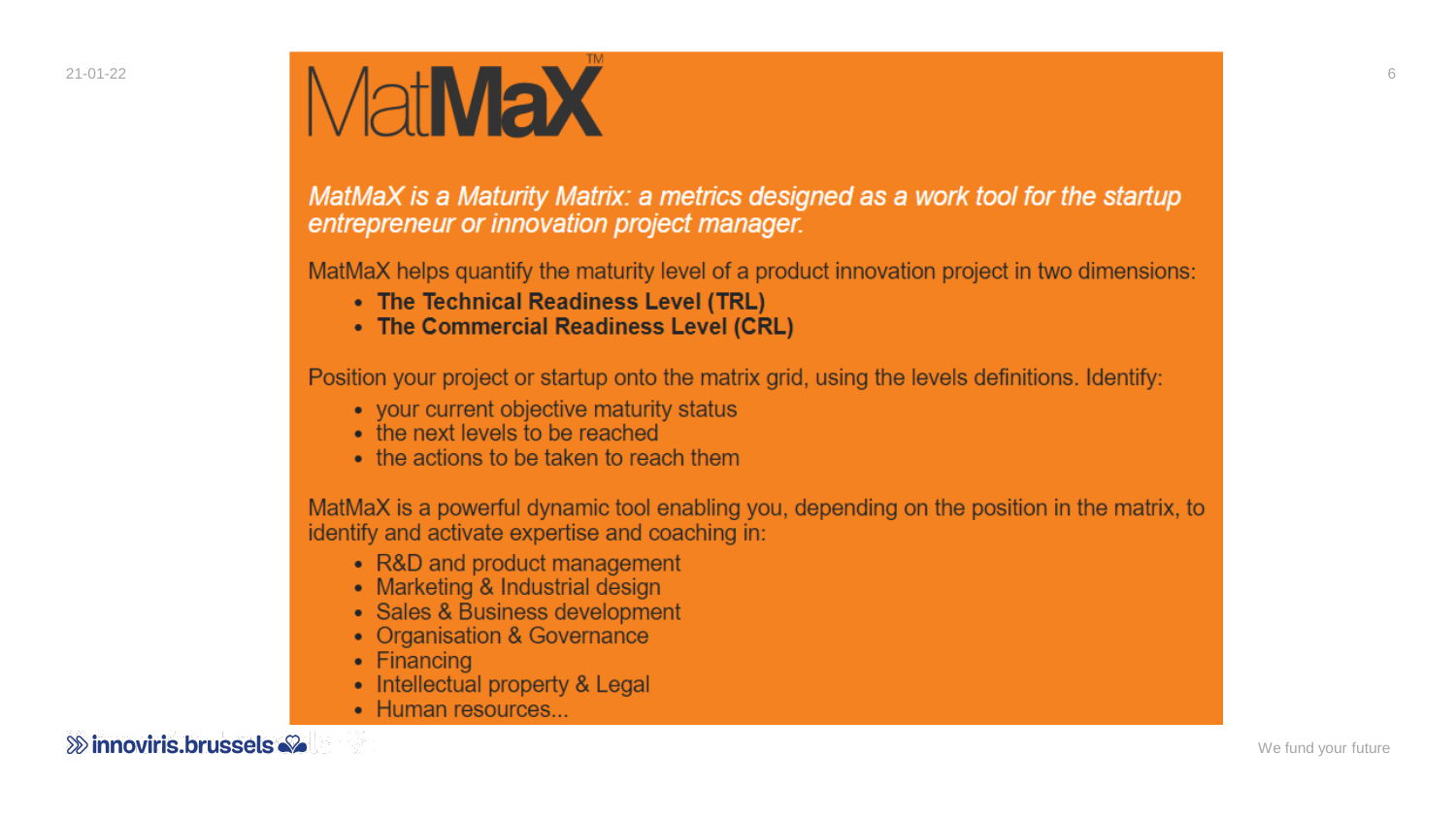ORN 9 CRL & **PLYVID Sales** CR4 6 plan ORL Sunt **CRAWE** POB **ORNIV**® ORNA CAN 1 This decoration results for the control of the control the development of the development of the development

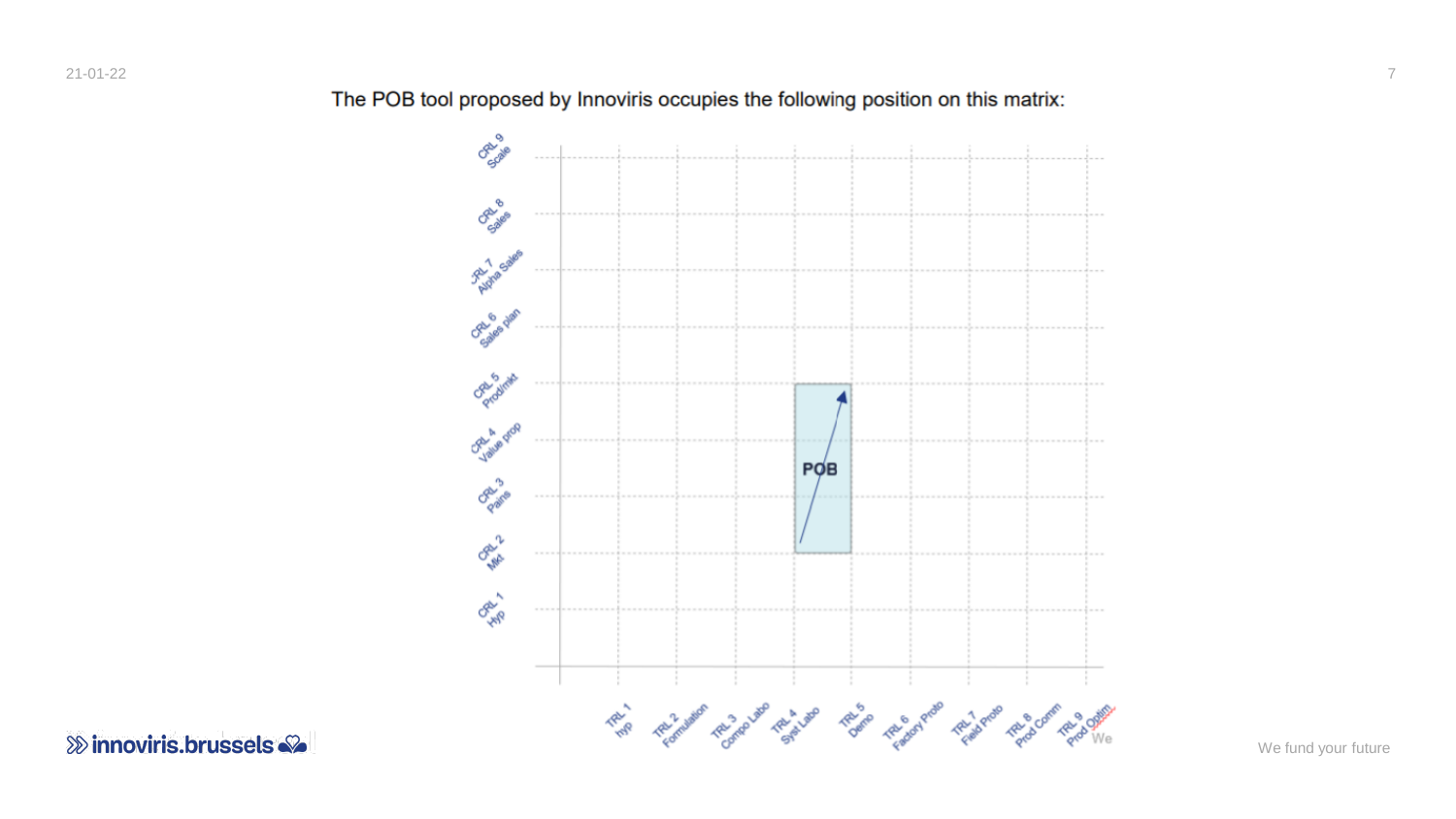### **Access conditions**

[When you apply for the programme, your project is expected to have reached a](https://www.wsl.be/matmax/home_d.php?lang=en) **CRL2 and TRL4 level.** 

### **From a business perspective**:

- you have already acquired a good understanding of the market structure and segmentation
- you have estimated the size and growth of this market
- you have mapped the ecosystems; the actors  $\sum$ involved, the potential partners and the competitors
- $\delta$  you have determined the value chain of the market and the company's intended position in that chain
- you have selected one or a small number of  $\sum$ segments as potential commercial target groups

#### **At technical level:**

the various basic components of the  $\sum$ solution were pre-assembled into a system that functions with 'low reliability' (pre-established POC)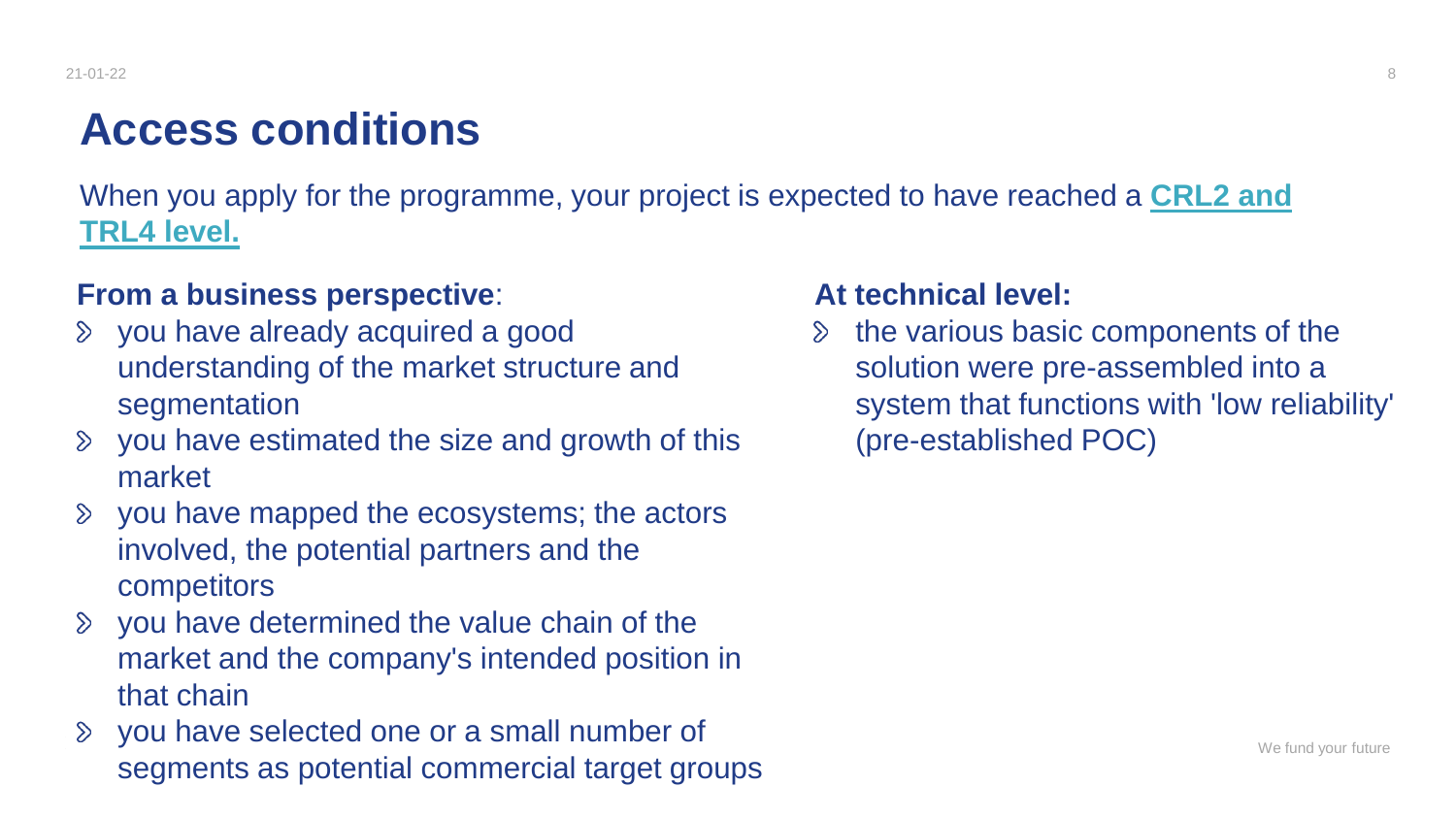### **Objectives at the end of the POB**

The funding POB is intended to bring your project to the **CRL5/TRL5 level (= validate your product/market fit),** and to help develop your final prototype

#### **From a business perspective**:

- based on the validated market needs and value  $\mathcal{D}$ proposition
- you have selected the intended target segments  $\sum$ and defined the MVP (minimum viable product) specifications
- $\delta$  you have verified that the value as perceived by the customer can actually be generated in the form of revenue
- you have quantified the revenue and cost  $\sum$ estimates and verified that a profitable business model exists.

#### **At technical level:**

- the functions and performance of the  $\sum$ system have been validated in a real application and in a (simulated) environment that is representative of the final environment.
- A functional 'specification' of the product  $\sum$ has been prepared based on market demand. The expected architecture of the final product could be defined and documented.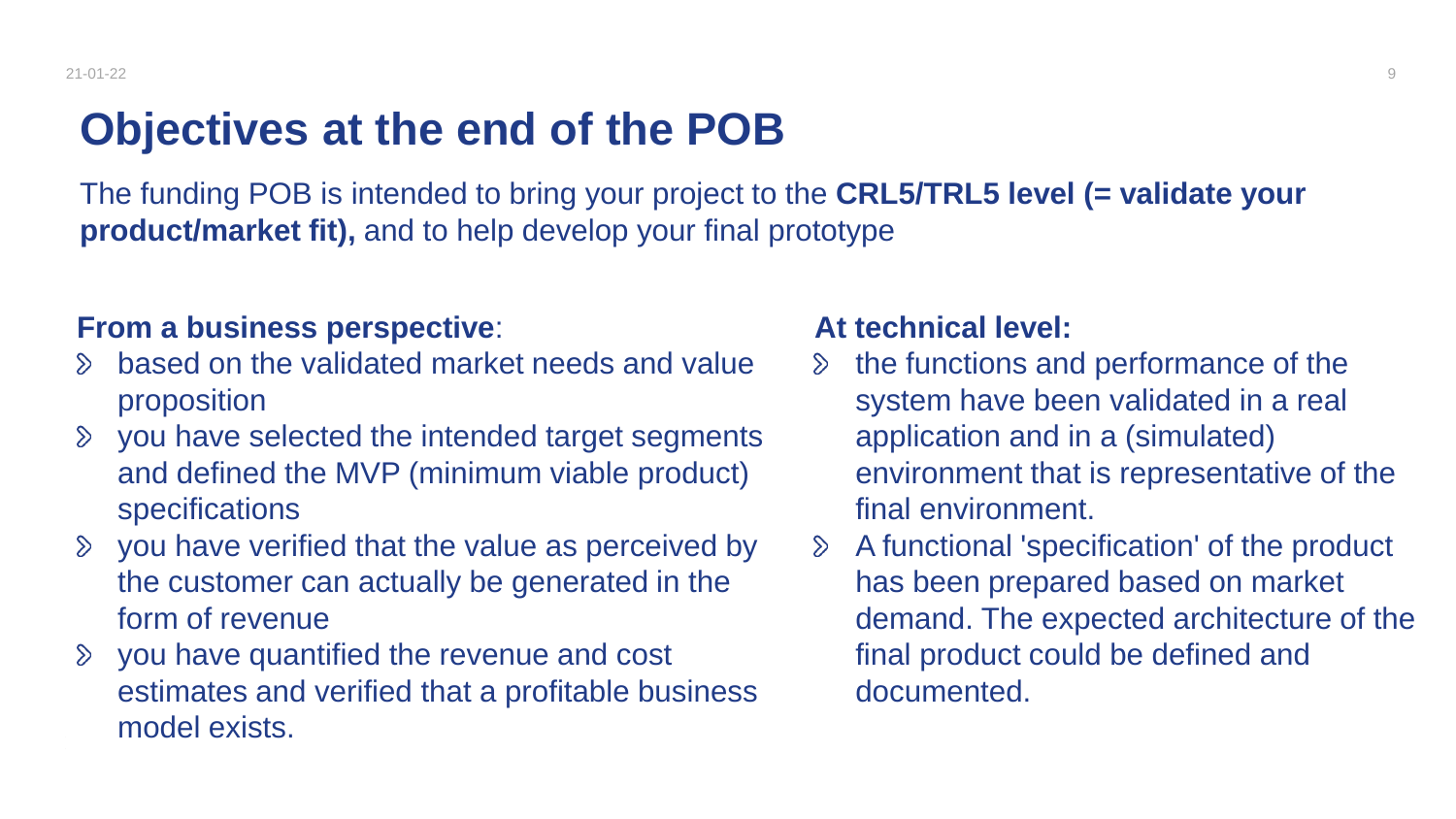### **Accepted tasks**

- tasks that intend to test the correspondence between tech choices/challenges to be made and  $\sum$ relevance of the value proposition/business model to be applied
- Exemples:  $\sum$ 
	- validation trials
	- on-site demonstration and presentation of the company's POC to customers by way of testing
	- introduction of reservations and analysis of user feedback, with a view to better positioning the functions to be developed and their potential operational and financial impact
	- testing and prevalidation of the price
	- testing of the intended technical and business positioning with respect to the strategy followed by the pioneers of the activity sector in question
- Subcontracting: allowed if risks mainly supported by company implementing the POB or if  $\delta$ missing skills critical to the implementation of the project (then, an internalization plan must be provided)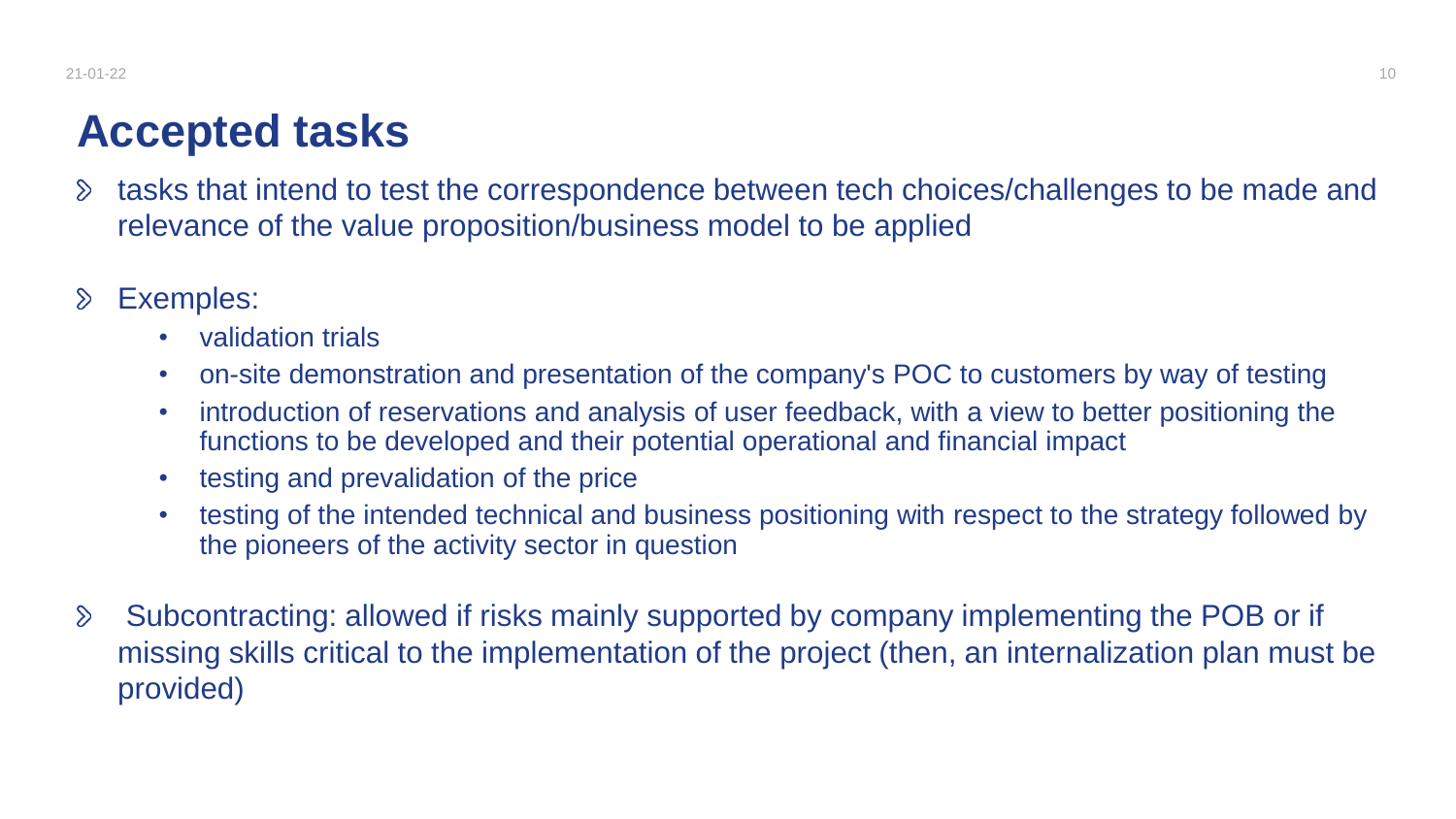### **Modalities**

- Duration of 6 to 12 months (prefer a strategic strategy to excessive ambition).  $\sum$
- Payment in 2 instalments (50% at the start of the project, 50% at the end according to the  $\delta$ reporting method determined by Innoviris).
- Attention: note the full selection time of the projects (count +/- 6 months between the end of  $\delta$ the call and the first effective payment). S

**Sufficient cash flow and the possibility of pre-financing are two essential conditions for the early start of a project!**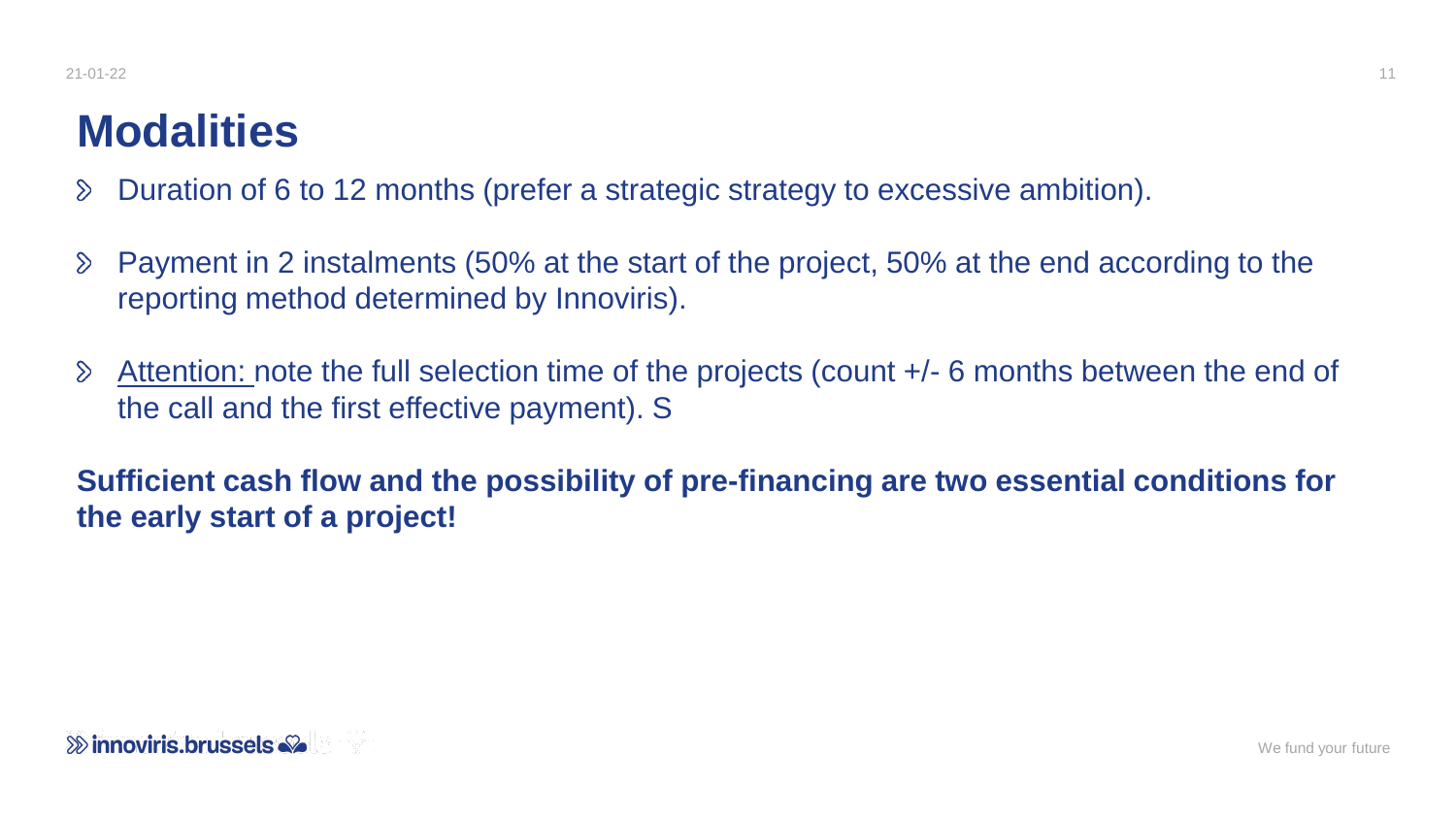## **Eligibility**

#### **To be eligible for financial support from the BCR under this program, the applicant must:**

- $\delta$ Pursue as an underlying goal for its "PROOF OF BUSINESS" application the development of an initial technologically innovative product/service (not an existing product/service portfolio. Switching from a product-oriented to a service-oriented business model and vice versa is also excluded);
- Demonstrate that it is truly rooted in Brussels;  $\sum$
- Demonstrate the beneficial impact of the project in the BCR (economic, employment,  $\delta$ environmental, social/societal effects, or any other positive external factor that may demonstrate the exemplary role of the project manager in the field of the economic transition supported by the region);
- Justify the incentive effect of the support on the implementation of the proposed work program;  $\delta$
- Have fulfilled obligations within the framework of subsidies previously granted by the  $\mathcal{D}$ BrusselsCapital Region;
- Have established the business no later than the date of submission of this completed application  $\delta$ form.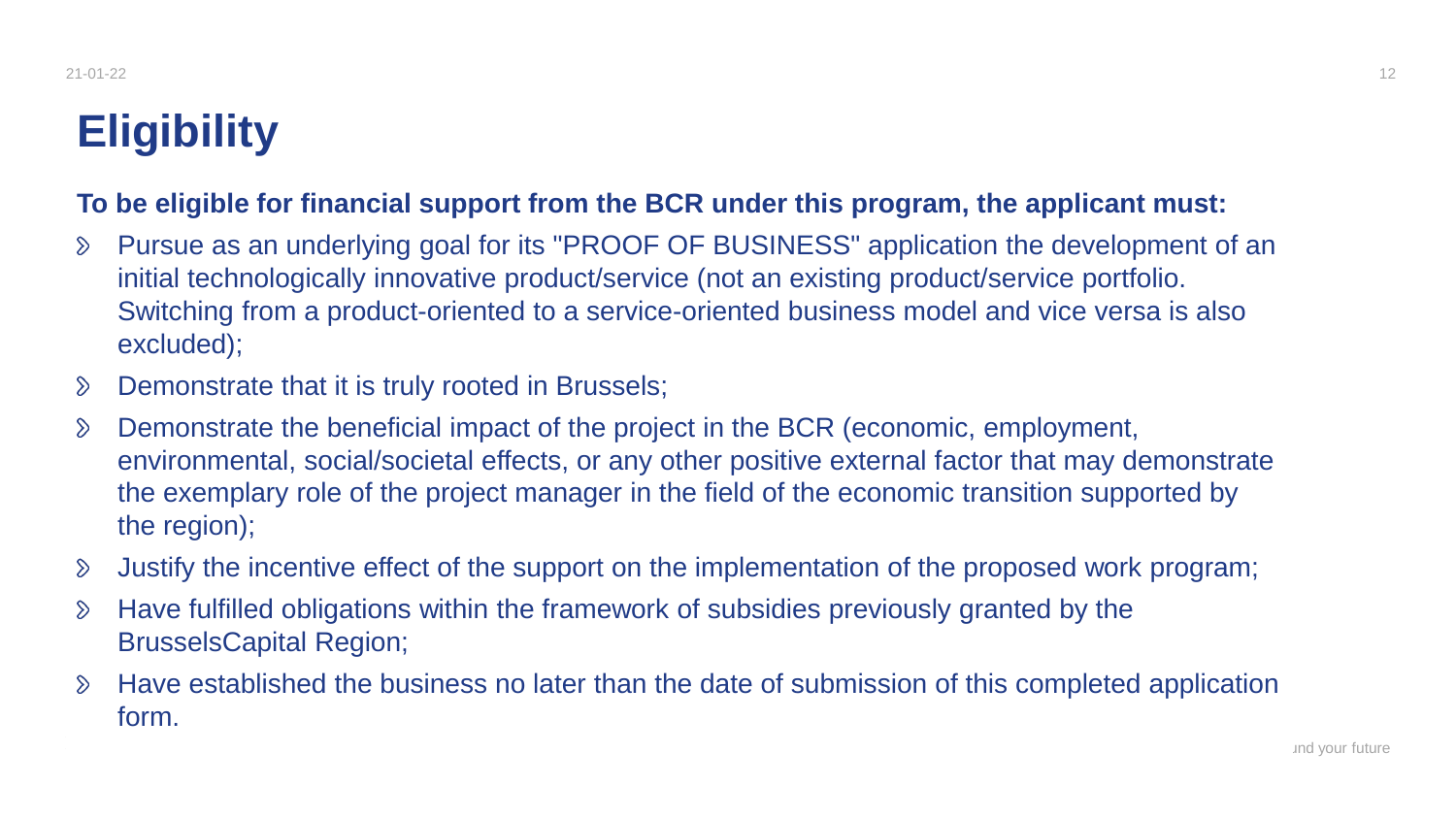### **Evaluation**

- Innoviris conducts a selection based on the eligibility criteria\*\* and program requirements.  $\mathcal{D}$
- $\delta$ These pre-selected dossiers must be defended before a jury (composed of Innoviris advisors and at least 1 CEO and 1 business expert in the field).
- The projects are evaluated based on the relevance of the validation strategy, the level of  $\delta$ technological innovation of the future product to be developed, the feasibility of the project, the potential for value creation and the potential impact for the region (ecological, social impact and impact on the regional ecosystem).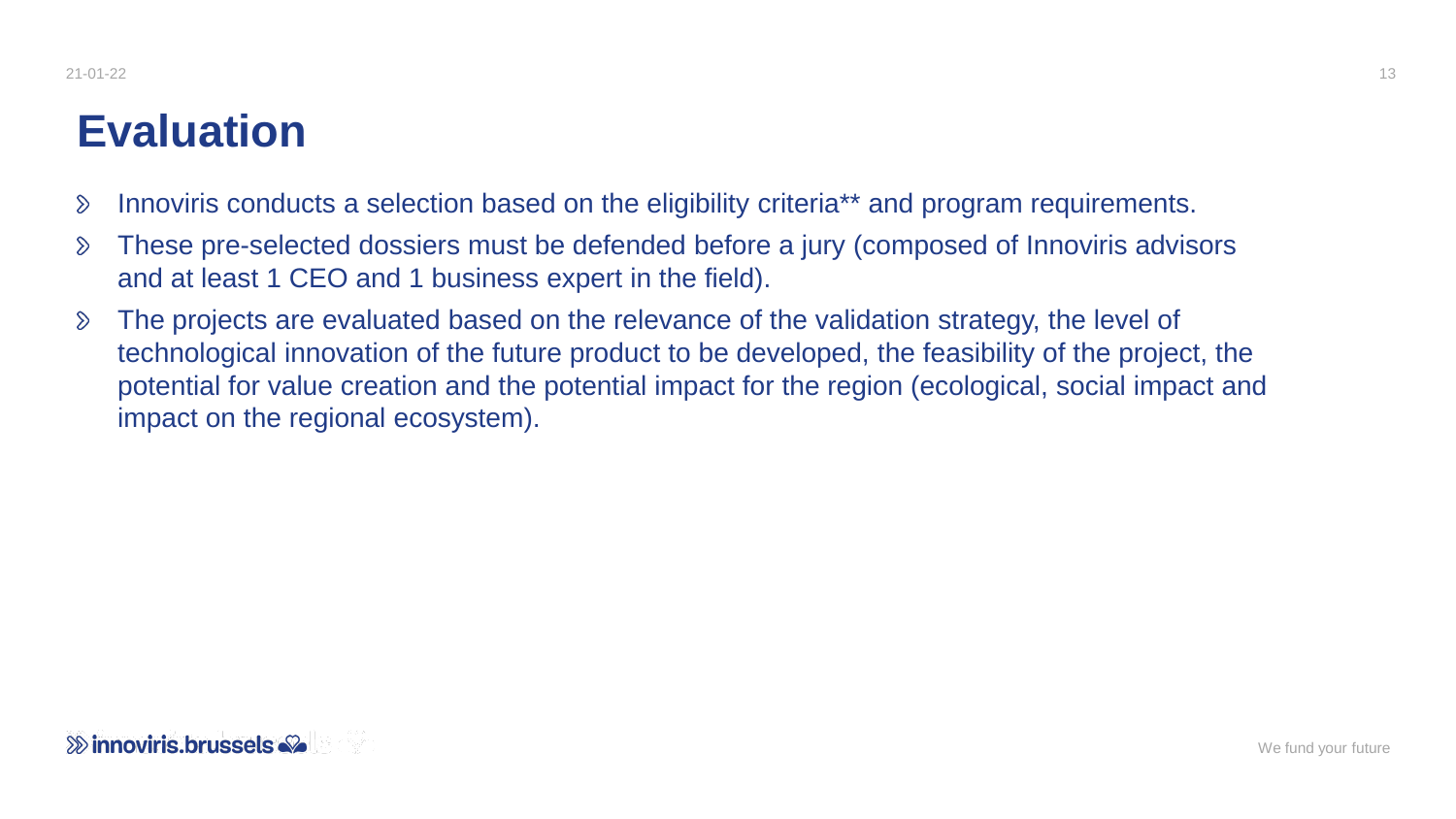### **Evaluation - criteria**

- **Innovation and objectives of the project**: the objectives and relevance of the POB project  $\sum$ must be clear and concrete. In addition, the technologically innovative nature of the future products/services being developed must be demonstrated, and (the need for) the testing/validation approach proposed in the POB must be clearly justified;
- **Feasibility and implementation**: the work program must be relevant and realistic in terms of  $\sum$ tasks, budget, expertise and resources;
- **Strategic and economic impact**: the future innovative product/service must demonstrate a real  $\delta$ potential for value creation. The project must be consistent with the overall strategy of the organization and with the perspective of long-term sustainability;
- **Valorisation and impact**: the activity developed in the project must demonstrate a social,  $\sum$ environmental and/or an impact on the Brussels ecosystem.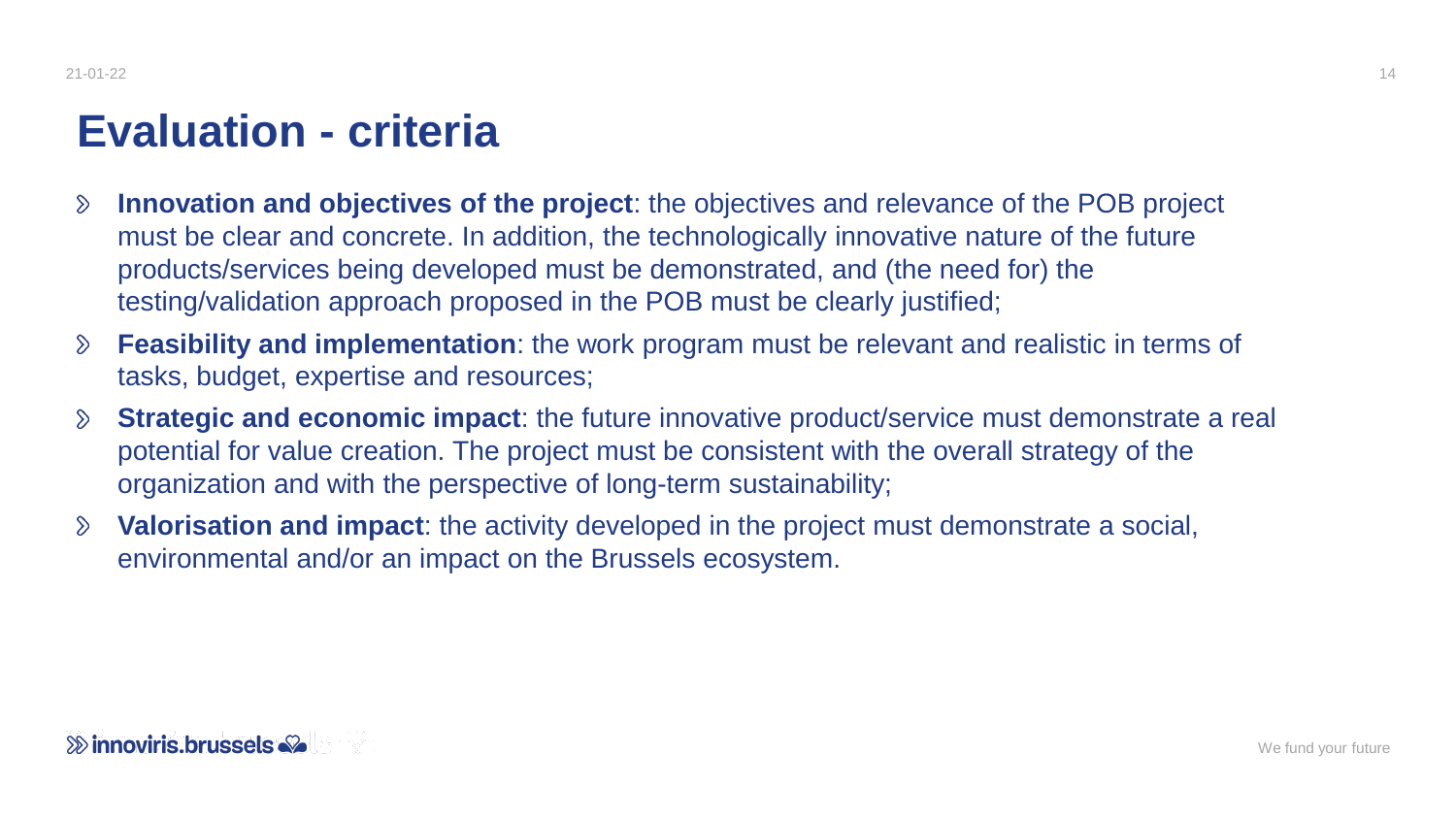### **Attention points**

- **Carefully and fully read the rules !!!**  $\sum$
- **No iterative work (due to volume of submissions)** → **form must be complete, detailed**   $\delta$ **and substantiated !!!**
- Can not be cumulated with feasibility study funding programme  $\delta$
- Reminder: creation of company max. on the day of submission  $\delta$ 
	- subcontracting
	- pre-financing capacity